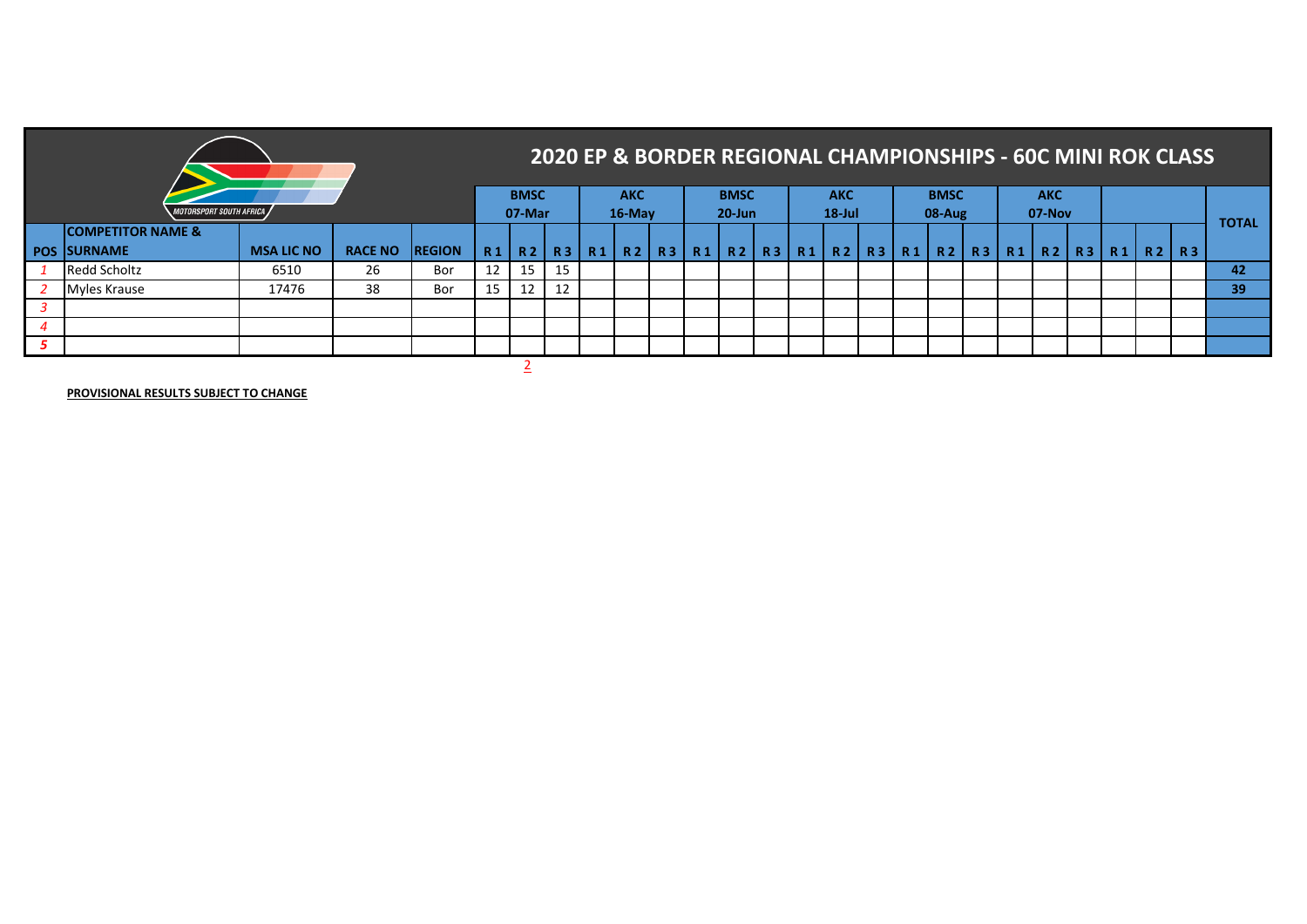|                |                                |                   |                |               |                |                |          | 2020 EP & BORDER REGIONAL CHAMPIONSHIPS - DD2 CLASS |  |             |  |            |  |             |                                                                |            |  |                |              |
|----------------|--------------------------------|-------------------|----------------|---------------|----------------|----------------|----------|-----------------------------------------------------|--|-------------|--|------------|--|-------------|----------------------------------------------------------------|------------|--|----------------|--------------|
|                |                                |                   |                |               |                | <b>BMSC</b>    |          | <b>AKC</b>                                          |  | <b>BMSC</b> |  | <b>AKC</b> |  | <b>BMSC</b> |                                                                | <b>AKC</b> |  |                |              |
|                | <b>MOTORSPORT SOUTH AFRICA</b> |                   |                |               |                | 07-Mar         |          | 16-May                                              |  | $20 - Jun$  |  | $18 -$ Jul |  | 08-Aug      |                                                                | 07-Nov     |  |                | <b>TOTAL</b> |
|                | <b>COMPETITOR NAME &amp;</b>   |                   |                |               |                |                |          |                                                     |  |             |  |            |  |             |                                                                |            |  |                |              |
|                | <b>POS SURNAME</b>             | <b>MSA LIC NO</b> | <b>RACE NO</b> | <b>REGION</b> | R <sub>1</sub> |                | R2 R3 R1 | R2                                                  |  |             |  |            |  |             | R3   R1   R2   R3   R1   R2   R3   R1   R2   R3   R1   R2   R3 |            |  | $R1$ $R2$ $R3$ |              |
|                |                                |                   |                |               |                |                |          | D <sub>D</sub> <sub>2</sub>                         |  |             |  |            |  |             |                                                                |            |  |                |              |
|                | Geoff Stephen                  | 7442              | 86             | Bor           | 15             | 15             | 15       |                                                     |  |             |  |            |  |             |                                                                |            |  |                | 45           |
| 2              | <b>Byron Teengs</b>            | 17157             | 172            | EP            | 9              | 12             | 10       |                                                     |  |             |  |            |  |             |                                                                |            |  |                | 31           |
| 3              | <b>Brett Brito</b>             | 12848             | 115            | <b>FP</b>     | 12             | 6              | 12       |                                                     |  |             |  |            |  |             |                                                                |            |  |                | 30           |
|                | Jonothan Stephen               | 18645             | 586            | Bor           | 10             | 9              | 8        |                                                     |  |             |  |            |  |             |                                                                |            |  |                | 27           |
| 5              | Calvyn Ferreira                | 17460             | 116            | EP            |                | 10             | 9        |                                                     |  |             |  |            |  |             |                                                                |            |  |                | 26           |
| 6              | James Moore                    | 15158             | 111            | 6             | 8              | $\overline{7}$ |          |                                                     |  |             |  |            |  |             |                                                                |            |  | 21             |              |
|                | Jacques Du Preez               | 24413             | 22             | Bor           | 8              | $\rightarrow$  | 6        |                                                     |  |             |  |            |  |             |                                                                |            |  |                | 21           |
| 8              | Justin Walton                  | 17645             | 199            | EP            |                |                |          |                                                     |  |             |  |            |  |             |                                                                |            |  |                | $\Omega$     |
|                |                                |                   |                |               |                | 8              |          |                                                     |  |             |  |            |  |             |                                                                |            |  |                |              |
|                |                                |                   |                |               |                |                |          | <b>DD2 MASTERS</b>                                  |  |             |  |            |  |             |                                                                |            |  |                |              |
|                | <b>Brett Brito</b>             | 12848             | 115            | EP            | 15             | 8              | 15       |                                                     |  |             |  |            |  |             |                                                                |            |  |                | 38           |
| 2              | <b>Byron Teengs</b>            | 17157             | 172            | EP            | 10             | 15             | 12       |                                                     |  |             |  |            |  |             |                                                                |            |  |                | 37           |
| 3              | Calvyn Ferreira                | 17460             | 116            | EP            | 9              | 12             | 10       |                                                     |  |             |  |            |  |             |                                                                |            |  |                | 31           |
| $\overline{a}$ | Jonothan Stephen               | 18645             | 586            | Bor           | 12             | 10             | 9        |                                                     |  |             |  |            |  |             |                                                                |            |  |                | 31           |
| 5              | James Moore                    | 9                 | 8              |               |                |                |          |                                                     |  |             |  |            |  |             | 25                                                             |            |  |                |              |
| 6              | <b>Justin Walton</b>           | 17645             | 199            | EP            |                |                |          |                                                     |  |             |  |            |  |             |                                                                |            |  |                | $\Omega$     |
|                |                                |                   |                |               |                | 5              |          |                                                     |  |             |  |            |  |             |                                                                |            |  |                |              |

**PROVISIONAL RESULTS SUBJECT TO CHANGE**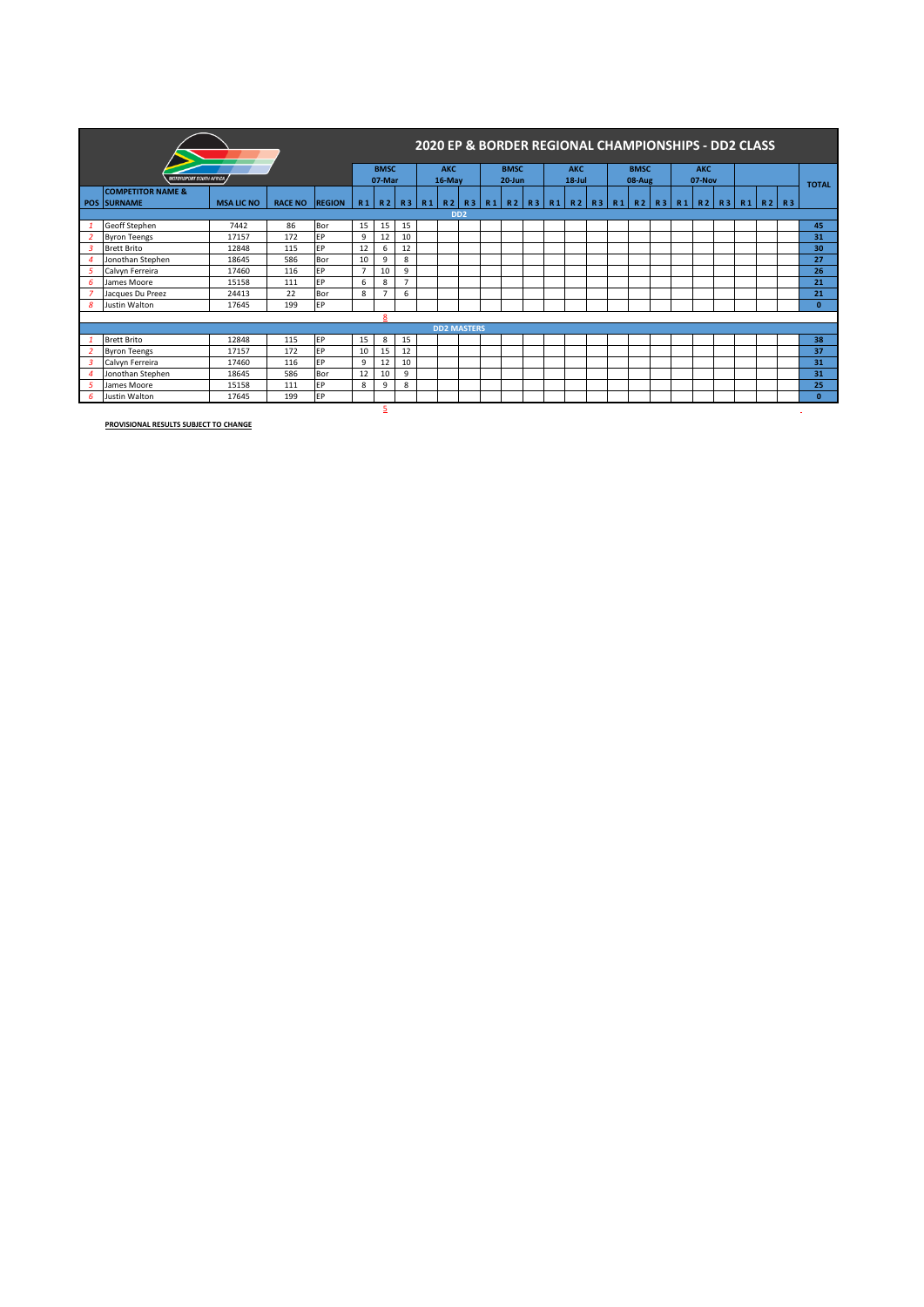|                                          |                   |                       |     |                |                       |           |                |                      |    |            |                           |    |           |                         |           |                |                         |    |           | <b>2020 EP &amp; BORDER REGIONAL CHAMPIONSHIPS - BAMBINO CLASS</b> |       |           |           |              |
|------------------------------------------|-------------------|-----------------------|-----|----------------|-----------------------|-----------|----------------|----------------------|----|------------|---------------------------|----|-----------|-------------------------|-----------|----------------|-------------------------|----|-----------|--------------------------------------------------------------------|-------|-----------|-----------|--------------|
| <i><b>MOTORSPORT SOUTH AFRICA</b></i>    |                   |                       |     |                | <b>BMSC</b><br>07-Mar |           |                | <b>AKC</b><br>16-May |    |            | <b>BMSC</b><br>$20 - Jun$ |    |           | <b>AKC</b><br>$18$ -Jul |           |                | <b>BMSC</b><br>$08-Aug$ |    |           | <b>AKC</b><br>07-Nov                                               |       |           |           |              |
| POS COMPETITOR NAME &<br><b>ISURNAME</b> | <b>MSA LIC NO</b> | <b>RACE NO REGION</b> |     | R <sub>1</sub> | <b>R2</b>             | <b>R3</b> | R <sub>1</sub> | R <sub>2</sub>       | R3 | <b>R</b> 1 | R <sub>2</sub>            | R3 | <b>R1</b> | R2                      | <b>R3</b> | R <sub>1</sub> | R <sub>2</sub>          | R3 | <b>R1</b> |                                                                    | R2 R3 | <b>R1</b> | $R2$ $R3$ | <b>TOTAL</b> |
| Caleb Moss                               | 15155             | 28                    | EP  | 15             | 15                    | 15        |                |                      |    |            |                           |    |           |                         |           |                |                         |    |           |                                                                    |       |           |           | 45           |
| Jack Moore                               | 17650             | 31                    | EP  | 12             | 12                    | 12        |                |                      |    |            |                           |    |           |                         |           |                |                         |    |           |                                                                    |       |           |           | 36           |
| Arabelle Krause                          | 19179             | 47                    | Bor | 9              | 9                     | 9         |                |                      |    |            |                           |    |           |                         |           |                |                         |    |           |                                                                    |       |           |           | 27           |
| <b>Traiton Boshoff</b>                   | 21796             | 81                    | EP  | 10             | 10                    | 10        |                |                      |    |            |                           |    |           |                         |           |                |                         |    |           |                                                                    |       |           |           | 23           |
| <b>Michel Breiner</b>                    | 26818             | 8                     | Bor | 8              |                       |           |                |                      |    |            |                           |    |           |                         |           |                |                         |    |           |                                                                    |       |           |           | 22           |
| Isabel Ferreira                          | 17652             | 44                    | EP  |                |                       |           |                |                      |    |            |                           |    |           |                         |           |                |                         |    |           |                                                                    |       |           |           |              |

5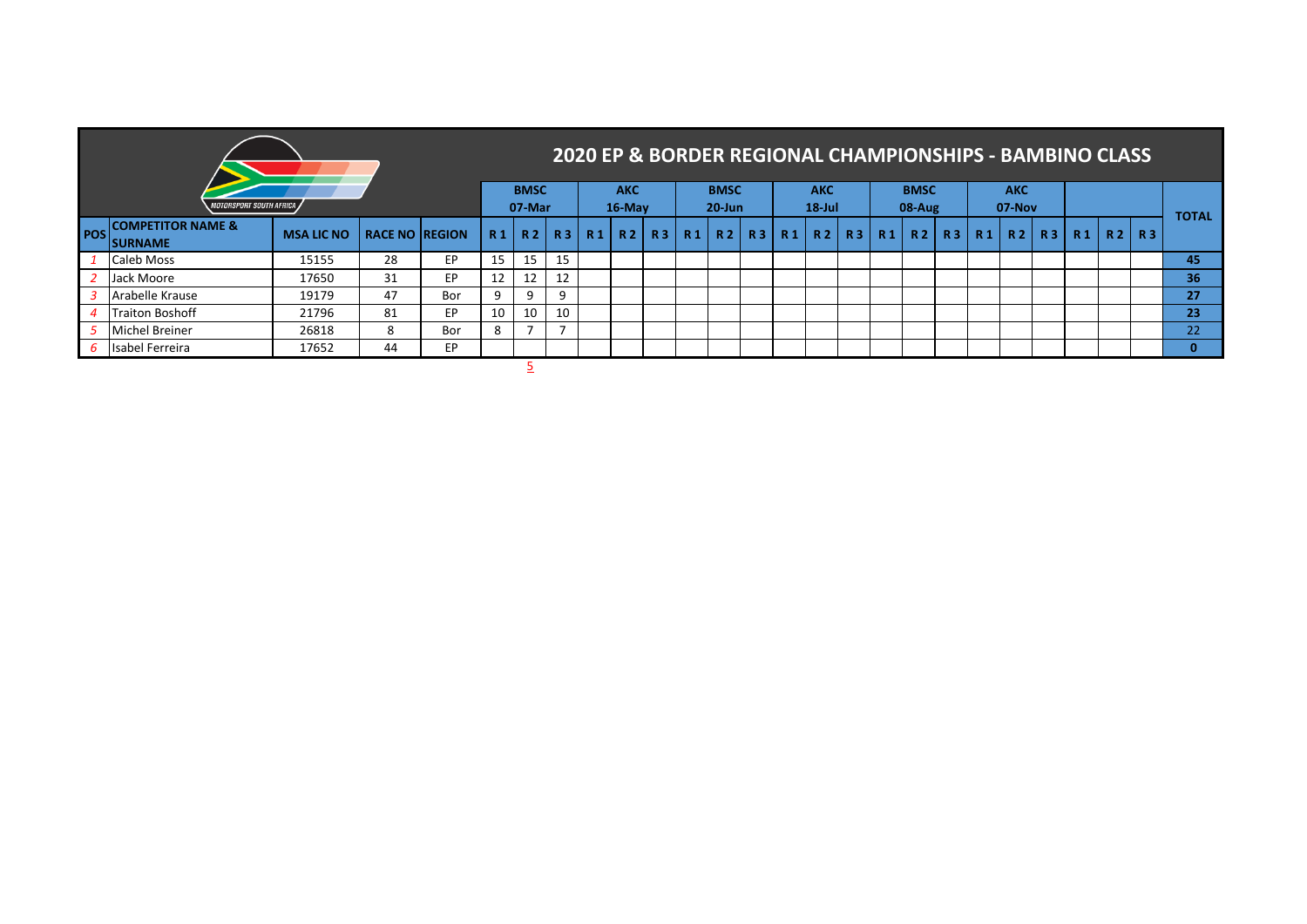|     |                                                 |                   |                       |    |                      |  |                           | 2020 EP & BORDER REGIONAL CHAMPIONSHIPS - KID ROK CLASS                                      |                         |  |                       |  |                      |  |  |  |  |     |              |
|-----|-------------------------------------------------|-------------------|-----------------------|----|----------------------|--|---------------------------|----------------------------------------------------------------------------------------------|-------------------------|--|-----------------------|--|----------------------|--|--|--|--|-----|--------------|
|     | <b>MOTORSPORT SOUTH AFRICA</b>                  |                   | <b>BMSC</b><br>07-Mar |    | <b>AKC</b><br>16-May |  | <b>BMSC</b><br>$20 - Jun$ |                                                                                              | <b>AKC</b><br>$18$ -Jul |  | <b>BMSC</b><br>08-Aug |  | <b>AKC</b><br>07-Nov |  |  |  |  |     |              |
| POS | <b>COMPETITOR NAME &amp;</b><br><b>ISURNAME</b> | <b>MSA LIC NO</b> | <b>RACE NO REGION</b> |    | R1                   |  |                           | R2   R3   R1   R2   R3   R1   R2   R3   R1   R2   R3   R1   R2   R3   R1   R2   R3   R1   R2 |                         |  |                       |  |                      |  |  |  |  | R 3 | <b>TOTAL</b> |
|     | Connor Schultz                                  | 12219             |                       | EP |                      |  |                           |                                                                                              |                         |  |                       |  |                      |  |  |  |  |     |              |
|     | Yarshan Mudaly                                  | 5700              |                       | FP |                      |  |                           |                                                                                              |                         |  |                       |  |                      |  |  |  |  |     | n.           |
|     | Jaden Mekile                                    | 21634             |                       | FР |                      |  |                           |                                                                                              |                         |  |                       |  |                      |  |  |  |  |     | n.           |
|     |                                                 |                   |                       |    |                      |  |                           |                                                                                              |                         |  |                       |  |                      |  |  |  |  |     |              |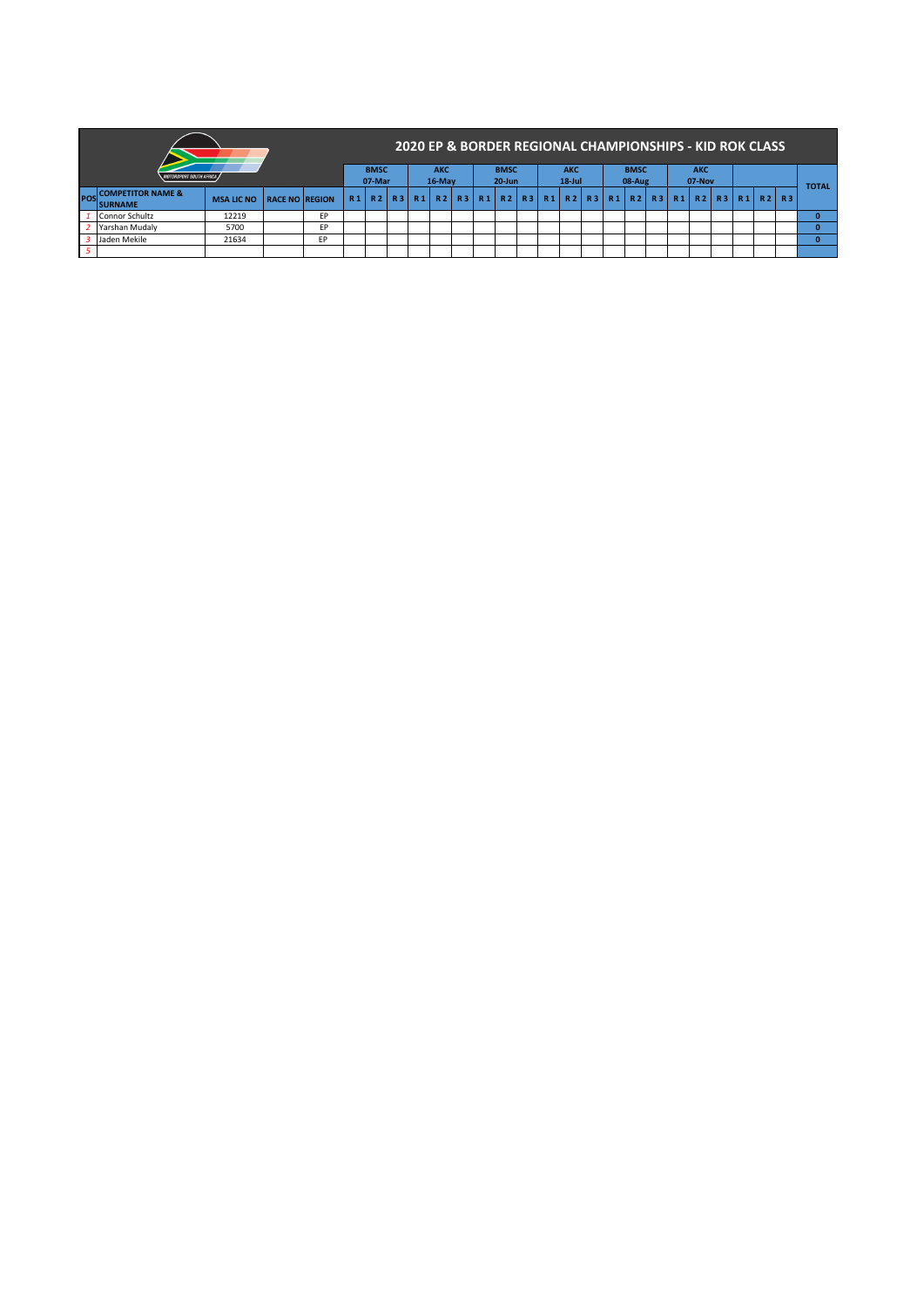|     |                                                 |                   |                       |     |                |                       |           |           |                      |    |    |                           |           |                         |    | 2020 EP & BORDER REGIONAL CHAMPIONSHIPS - MICRO MAX CLASS |              |                      |           |    |           |           |              |
|-----|-------------------------------------------------|-------------------|-----------------------|-----|----------------|-----------------------|-----------|-----------|----------------------|----|----|---------------------------|-----------|-------------------------|----|-----------------------------------------------------------|--------------|----------------------|-----------|----|-----------|-----------|--------------|
|     | <b>MOTORSPORT SOUTH AFRICA,</b>                 |                   |                       |     |                | <b>BMSC</b><br>07-Mar |           |           | <b>AKC</b><br>16-May |    |    | <b>BMSC</b><br>$20 - Jun$ |           | <b>AKC</b><br>$18$ -Jul |    | <b>BMSC</b><br>08-Aug                                     |              | <b>AKC</b><br>07-Nov |           |    |           |           |              |
| POS | <b>COMPETITOR NAME &amp;</b><br><b>ISURNAME</b> | <b>MSA LIC NO</b> | <b>RACE NO REGION</b> |     | R <sub>1</sub> | R <sub>2</sub>        | <b>R3</b> | <b>R1</b> | R2                   | R3 | R1 | R <sub>2</sub>            | <b>R3</b> | R1 R2 R3                | R1 | R <sub>2</sub>                                            | <b>R3</b> R1 | R <sub>2</sub>       | <b>R3</b> | R1 | <b>R2</b> | <b>R3</b> | <b>TOTAL</b> |
|     | Lincoln Randall                                 | 21579             | 37                    | Bor | 15             | 15                    | 9         |           |                      |    |    |                           |           |                         |    |                                                           |              |                      |           |    |           |           | 39           |
|     | Aiden Green                                     | 18467             | 33                    | EP  | 10             | 12                    | 12        |           |                      |    |    |                           |           |                         |    |                                                           |              |                      |           |    |           |           | 34           |
|     | <b>Tyler Stephen</b>                            | 21997             | 596                   | Bor | 9              | 9                     | 15        |           |                      |    |    |                           |           |                         |    |                                                           |              |                      |           |    |           |           | 33           |
|     | Joshua Moore                                    | 17651             | 650                   | EP  | 12             | 10                    | 10        |           |                      |    |    |                           |           |                         |    |                                                           |              |                      |           |    |           |           | 32           |
|     | <b>Ethan Schultz</b>                            | 12222             | 11                    | EP  |                |                       |           |           |                      |    |    |                           |           |                         |    |                                                           |              |                      |           |    |           |           | $\mathbf{0}$ |
|     |                                                 |                   |                       |     |                | 4                     |           |           |                      |    |    |                           |           |                         |    |                                                           |              |                      |           |    |           |           |              |